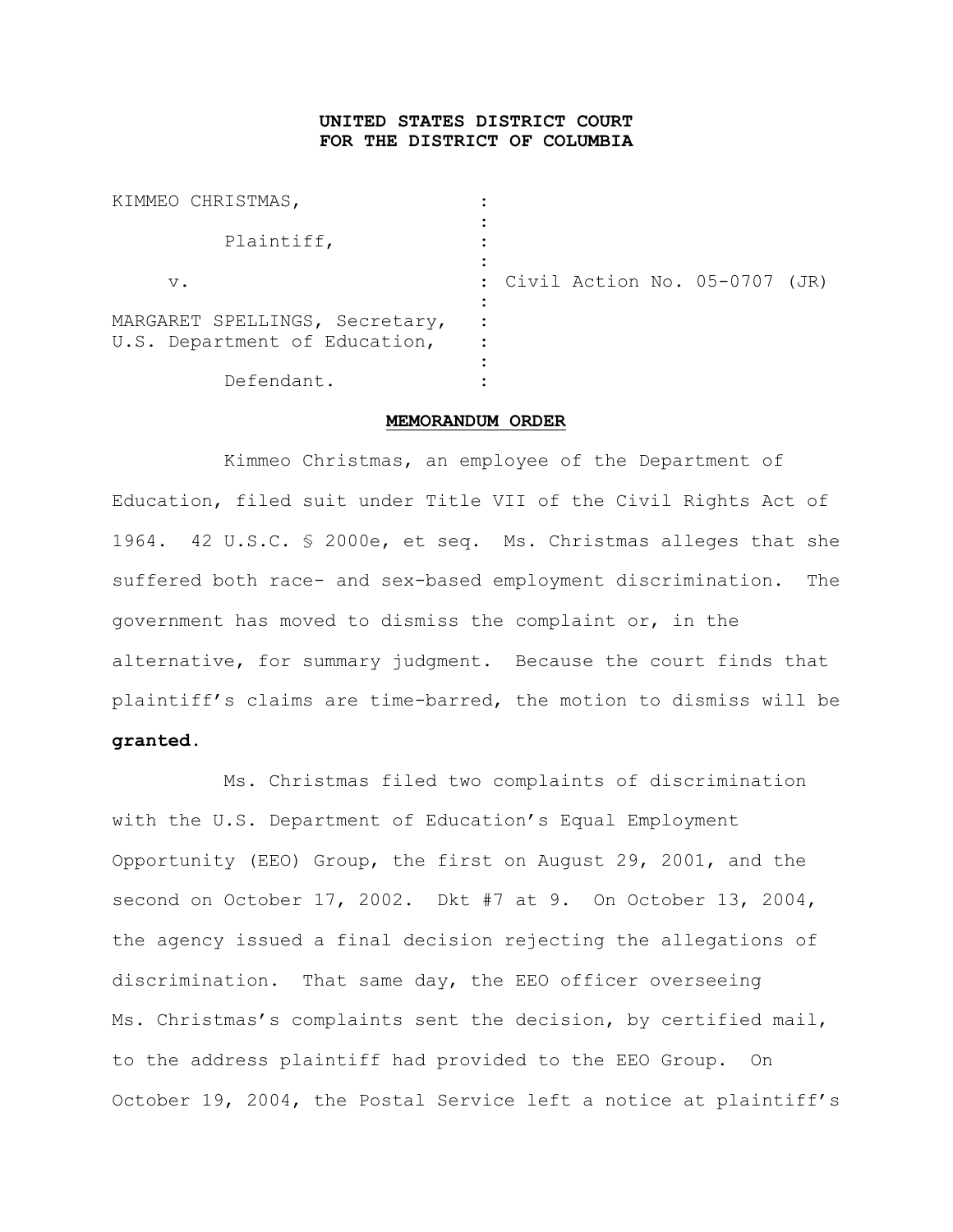residence informing her that she had certified mail waiting for her at the post office. Id. at 9-10. A copy of the Final Decision was also sent to Ms. Yvette Bryant, plaintiff's Designated Representative at the administrative level. Id. at 10. Postal Service tracking shows that the Final Decision was delivered to Ms. Bryant on October 22, 2004.

Ms. Christmas did not retrieve her certified mail. On November 26, 2004, the Postal Service returned the unclaimed Final Decision to the Defendant. On November 29, 2004, Ms. Hawkins sent an intra-office e-mail to Ms. Christmas, informing her that the decision had been returned unclaimed and that it was available for pick-up. Ms. Christmas did not respond. Three days later, on December 1, 2004 at 2:28 p.m., Ms. Hawkins sent a second intra-office e-mail to Ms. Christmas, reminding her to pick up the Final Agency Decision. With this second e-mail, Ms. Hawkins used a tracking device that indicated that Ms. Christmas read the e-mail ten minutes after it was sent, at 2:39 p.m. on December 1, 2004. Ms. Christmas finally picked up the decision on January 7, 2005, more than a month later. She filed her federal complaint on April 7, 2005.

 A Title VII action must be filed "within ninety days" after receipt of notice of an administrative decision on plaintiff's EEO complaint. 42 U.S.C. § 2000e-5(f)(1) (2000); 42 U.S.C. § 2000e-16(c); Mondy v. Secretary of the Army, 845 F.2d

 $- 2 -$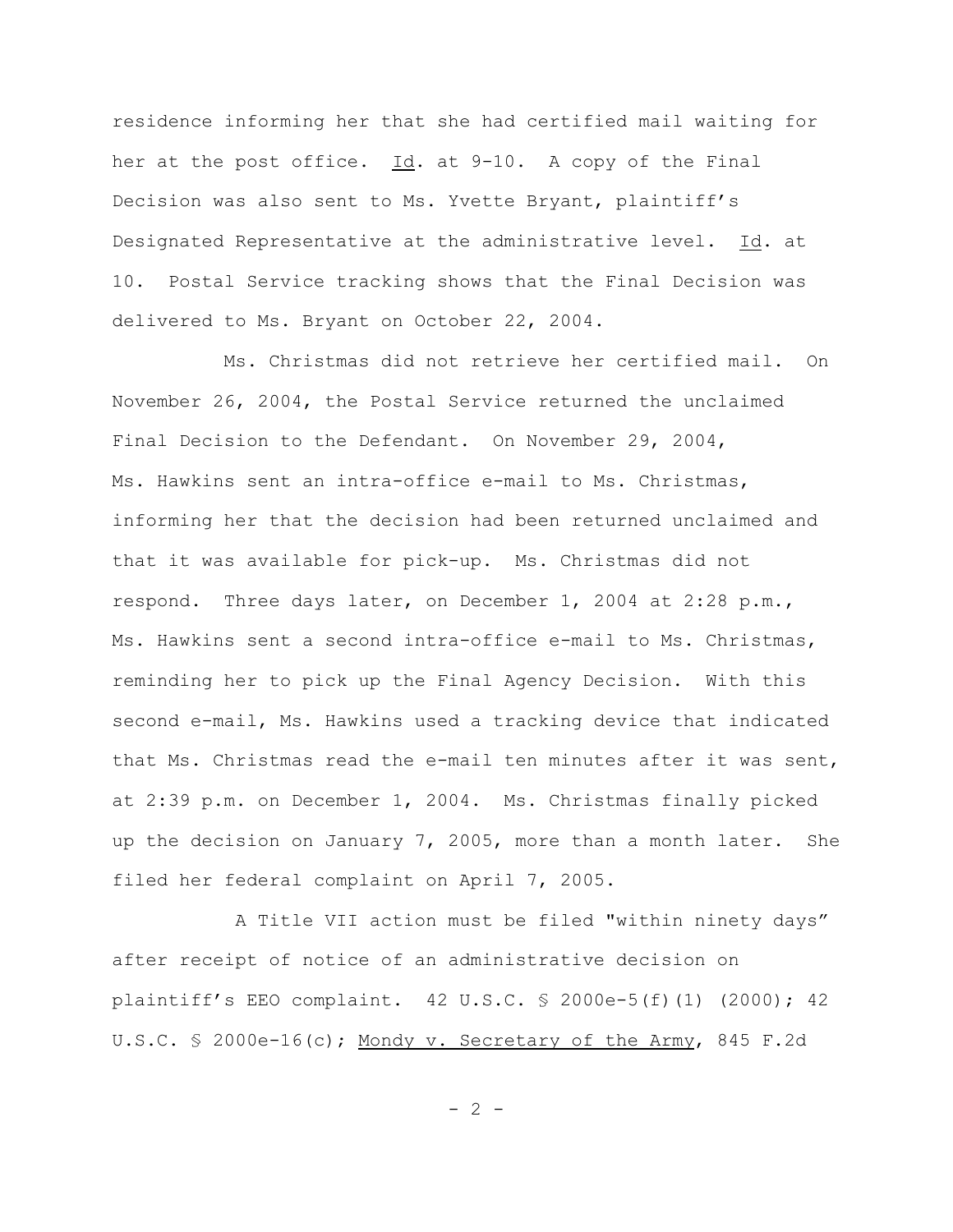1051, 1052 (D.C. Cir. 1988) (time for filing action runs from date of plaintiff's receipt of notice).

The circuits disagree about what constitutes "receipt" of a certified letter by a plaintiff, sufficient to trigger the 90-day filing period. The D.C. Circuit does not appear to have addressed this exact issue. Among the circuits that have addressed the "receipt" question, some have held that attempted delivery of a certified letter is sufficient to constitute constructive receipt. See, e.g., Watts-Means v. Prince George's Family Crisis Ctr., 7 F.3d 40 (4th Cir. 1993)(90-day period begins with post office notice of letter availability); Johnson-Brown v. Wayne State Univ., 1999 U.S. App. LEXIS 4751 (6th Cir. 1999). Other circuits require actual receipt of a document. See, e.g., Jackson v. Contl. Cargo-Denver, 183 F.3d 1186 (10th Cir. 1999)(plaintiff who filed suit 89 days after retrieving certified letter from post office, but more than 90 days after Postal Service first attempted to send letter, fell within statutory time limit of 90 days); Houston v. Sidley & Austin, 185 F.3d 837 (7th Cir. 1999). Even the circuits that require actual receipt, however, have declined to apply the actual notice rule to plaintiffs whose failure to receive actual notice has been through their own fault. Thus, where a plaintiff failed to notify the administrative agency of a changed address, or failed

- 3 -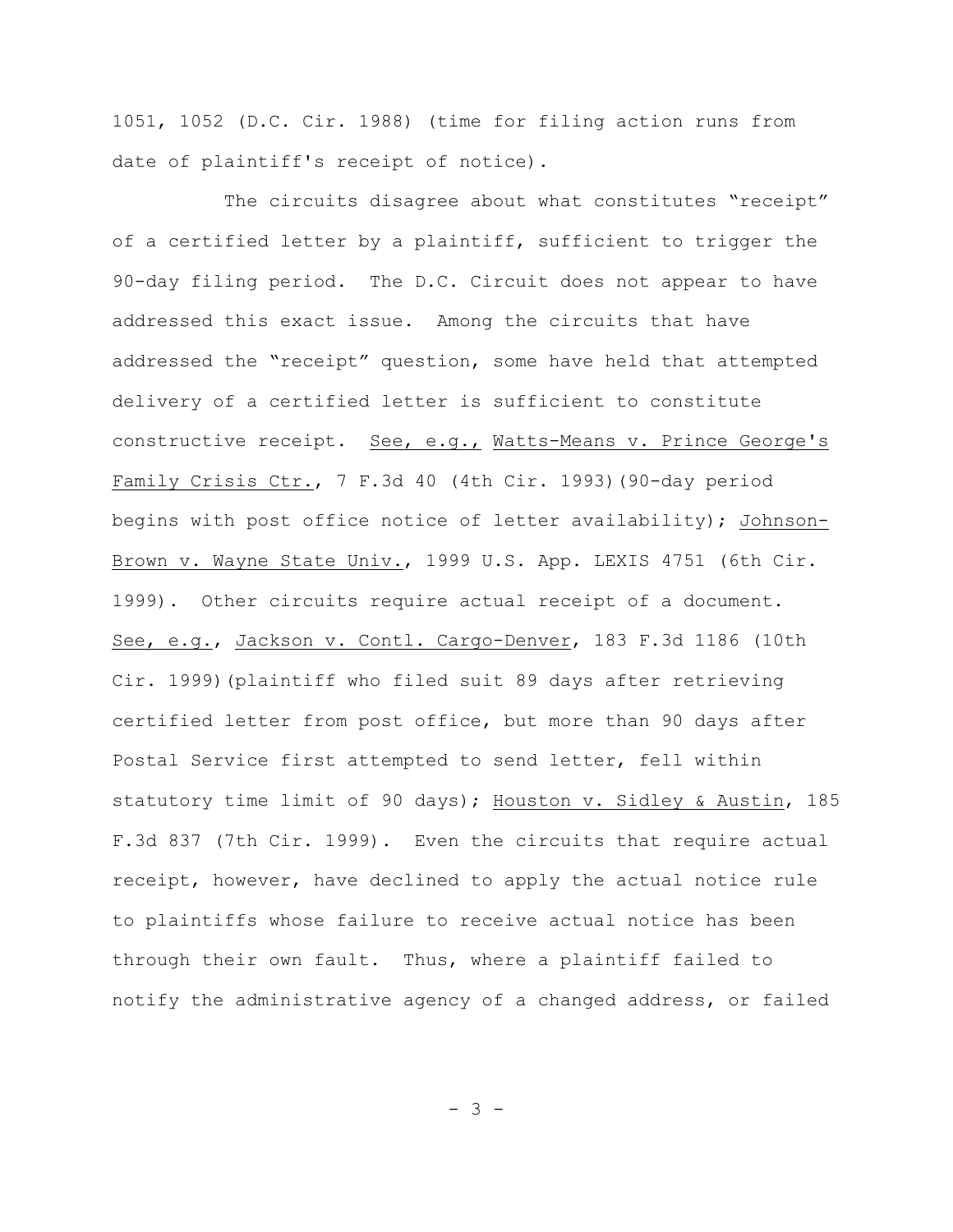to timely retrieve her mail from the post office, the actual notice rule did not apply. See Houston 185 F.3d at 839.

In this case, under the standards adopted by any circuit, Ms. Christmas failed to file her complaint within the 90-day statutory period. She failed to act upon a notice that the certified letter of the final agency decision was available for pick-up on October 19, 2004, although the Postal Service held the letter for over a month. After the letter was returned to the Department of Education, she waited more than a month, after being informed by e-mail that her final agency decision was available for pick-up from the EEO Group, before retrieving it on January 7, 2005. Plaintiff Christmas's suit would be timely only if this court accepts January 7, 2005 as the appropriate date from which the 90-day filing period should run. Because she received both actual and constructive notice that her final agency decision was available on several dates prior to January 7, 2005, however, I cannot find that January 7, 2005 is the appropriate start date for the 90-day filing period.

 $-4 -$